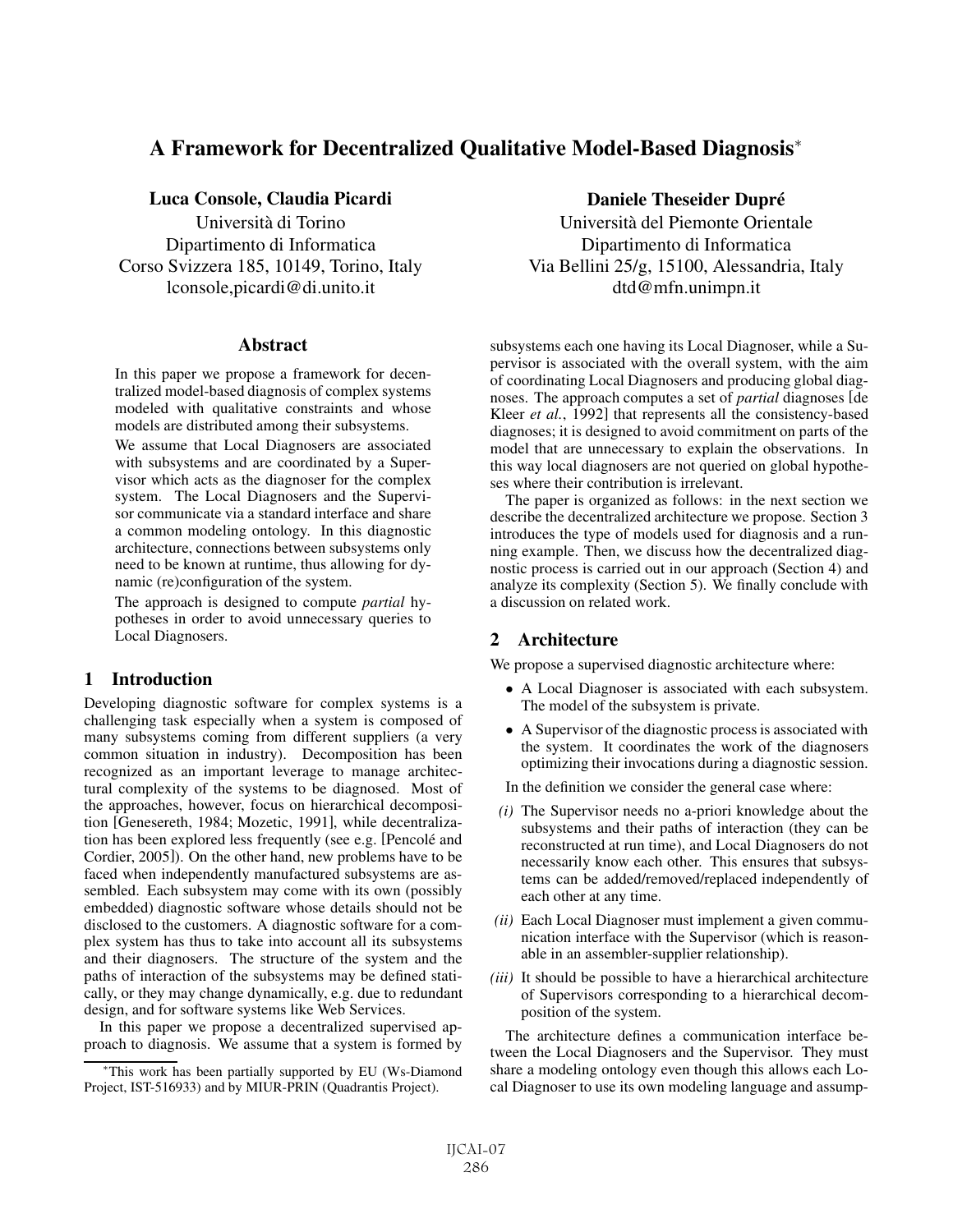tions, provided that it is able to map it over the common one during communications.

Local diagnosers are awakened by the subsystem they are in charge of whenever an anomaly (fault) is detected. They may explain the fault locally or may put the blame on an input received from another subsystem. They communicate to the Supervisor their explanations (without disclosing the details of the possible local failure(s)). The Supervisor may invoke the Local Diagnoser of the blamed subsystem asking it to generate explanations. The Supervisor may also ask a Local Diagnoser to check some predictions.

### 3 Models

In this section we discuss the modeling ontology used in the interface. First of all, as it is common in model-based diagnosis, we consider *component-oriented* models, where each component has one correct behavior and possibly one or more faulty behaviors. Each behavior of a component is modeled as a relation over a set of variables.

We consider *qualitative models* where all variables have a finite, discrete domain, thus representing either a discretization of the corresponding physical quantity, or an abstraction over some of its properties. This implies that the model of a component C is a finite relation including a *mode* variable C.m, that ranges over the set of behavior modes  $\{ok, ab_1, \ldots, ab_n\}$  of the component itself.

In the example in this paper we will use *deviation models* [Malik and Struss, 1996] where each physical quantity  $q$  represented in the model has a corresponding variable  $\Delta q$  representing a qualitative abstraction of the *deviation* of q with respect to its expected value; in particular, the sign abstraction  $\{-, 0, +\}$ , expressing whether q is lower than, equal to, or higher than its expected value.

In this paper we only deal with atemporal diagnosis, assuming that the models abstract away the temporal information, which is of course restrictive [Brusoni *et al.*, 1998].

As a running example we use a simplified part of an Aircraft System, namely the part concerned with the Landing Gear. Figure 1 represents a high-level view of the system in terms of subsystems. The ones pictured with a dashed line do not directly take part in the example, but are shown for the sake of completeness.

The Hydraulic Extraction System (HES) creates a pressure that mechanically pushes the Landing Gear, thereby extracting it. The HES is also connected to some leds on the cockpit, that show whether the subsystem is powered up or not. In order to create the pressure, the HES takes power from two sources. The main source is the Power Transmission from the aircraft engine, which actually powers up the main pump of the HES. A secondary source (used to transmit the pilot command from the cockpit, and to light up leds) is the Independent Power Supply, which produces a low-amperage DC current.

#### 4 Decentralized Diagnostic Process

In this section we will describe how the diagnostic process is carried out. As we have already mentioned, a Supervisor coordinates the activities of several Local Diagnosers



Figure 1: The Landing Gear section of an Aircraft System

 ${LD_1, \ldots, LD_n}$ . In order to obtain a loosely coupled integration, the Supervisor assumes that each  $LD_i$  is stateless, that is, every invocation of a Local Diagnoser is independent of the others. The interaction is thus defined by:

- An interface that each Local Diagnoser must implement, discussed in section 4.1. The role of each Local Diagnosers consists in generating hypotheses consistent with the model of its subsystem and the corresponding observations.
- An algorithm for the Supervisor that computes diagnoses by coordinating the Local Diagnosers through the above interface, as explained in section 4.2. The role of the Supervisor is to propagate hypotheses to the neighbors of a Local Diagnoser.

#### 4.1 The Extend interface

We assume that each Local Diagnoser  $LD_i$  reasons on a model  $M_i$  of its subsystem  $S_i$ . From the point of view of the Supervisor and its interactions with Local Diagnosers, each model  $M_i$  is a relation over a set of variables where:

- mode variables, denoted by  $S_i$ .m, express the behavior mode of components in  $S_i$ ;
- input/output variables express values of quantities that  $S_i$  exchanges with other subsystems.
- there may be additional internal (private) variables.

The interface between the Supervisor and the Local Diagnosers is made of a single operation called EXTEND that the Supervisor invokes on the Local Diagnosers. Moreover, upon an abnormal observation, Local Diagnosers autonomously execute EXTEND and send the results to the Supervisor.

The goal of EXTEND is to explain and/or verify the consistency of observations and/or hypotheses made by other Local Diagnosers. Thus, the input to EXTEND when invoked on  $LD_i$  is a set of hypotheses on the values of input/output variables of  $M_i$ . Such hypotheses are represented as a set of *partial* assignments over the variables of interest.

In the particular case where EXTEND is autonomously executed by a Local Diagnoser upon receiving an abnormal observation from its subsystem, the set of hypotheses contains only the empty assignment (i.e. the one with empty domain).

For each hypothesis  $\alpha$  received in input,  $LD_i$  must first check whether  $\alpha$  is consistent with the local diagnostic model  $M_i$  and the local observations  $\omega_i$ . The extension that  $LD_i$ should perform may be interpreted as follows (in causal terms): backwards, to verify whether the hypothesis needs further assumptions to be supported within  $M_i$  and  $\omega_i$ ; forwards, to see whether the hypothesis has consequences on other subsystems, which can be used to discard or confirm it.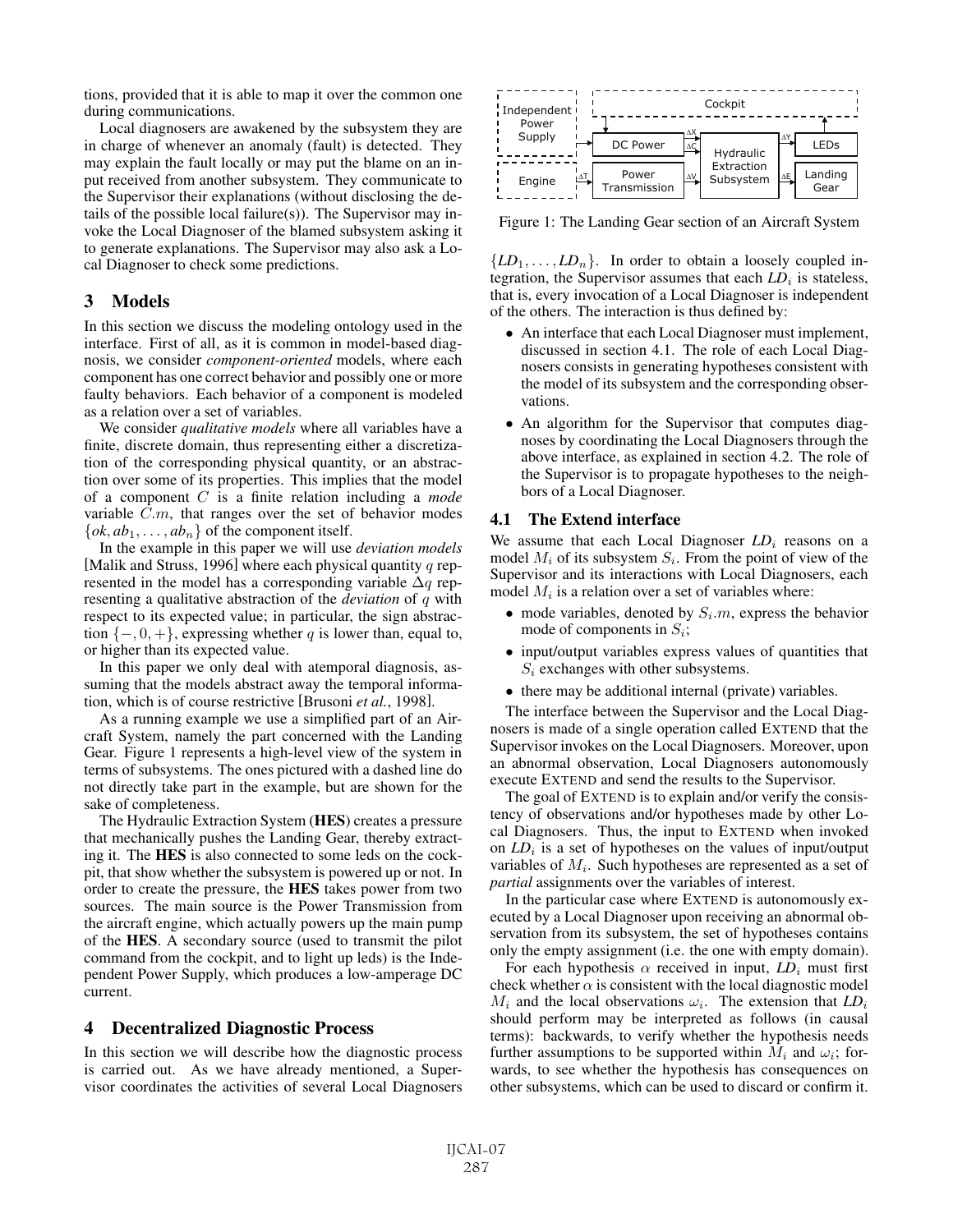

Figure 2: A closer view to the Hydraulic Extraction System

Let us consider as an example the Hydraulic Extension System (Figure 2) and suppose the Local Diagnoser *LD*<sub>HES</sub>, associated to the HES, receives in input an assignment that assigns the value "−" to its output data variable HES. $\Delta E$ , representing the mechanical extraction of the Landing Gear. This value means that the Landing Gear did not extract when expected. *LD*<sub>HES</sub> may then see that, with respect to the local model, one of the following must have happened:

- An internal component has failed, for example the pump is stuck or the pipe is leaking.
- One of the two inputs of the pump is wrong, for example the pump is not powered or it has not received the command.

This means that the partial assignment HES. $\Delta E = -$  can be extended in four ways: by assigning  $HES.m = stuck$ , or HES.m = leaking, or HES. $\Delta V = -$ , or HES. $\Delta C = -$ .

What is important regarding extensions is that they should include everything that can be said under a given hypothesis, but nothing that could be said also without it. In other words, we are interested in knowing whether a given assignment constrains other variables *more* than the model alone does. The following definition captures and formalizes this notion.

**Definition 1** Let  $M_i$  be a local model with local observations  $\omega_i$ , and let  $\gamma$  be an assignment. We say that  $\gamma$  is *admissible* with respect to  $M_i$  and  $\omega_i$  if:

- i.  $\gamma$  is an extension of  $\omega_i$ ;
- ii.  $\gamma$  is consistent with  $M_i$ ;
- iii. if  $M_{i,\gamma}$  is the model obtained by constraining  $M_i$  with  $\gamma$ , its restriction to variables *not* assigned in  $\gamma$  is equivalent to the restriction of  $M_i$  itself to the same variables:

$$
M_{i,\gamma}|_{\text{VAR}(M_i)\setminus \text{Dom}(\gamma)} \equiv M_i|_{\text{VAR}(M_i)\setminus \text{Dom}(\gamma)}.
$$

Thus, for each assignment  $\alpha$  received in input, the Ex-TEND operation of a Local Diagnoser  $LD_i$  returns a set of assignments  $E_{\alpha}$  that contains all minimal admissible extensions of  $\alpha$  with respect to  $M_i$  and  $\omega_i$ , restricted to input, output and mode variables of  $M_i$ . Notice that, whenever  $\alpha$  is inconsistent with the observations or the model,  $E_{\alpha}$  is empty.

Minimal admissibility avoids unnecessary commitments on values of variables that are not concretely constrained by the current hypothesis.

In order to illustrate these definitions, let us consider a (simplified) model  $M_P$  of the pump  $P$  alone. The model includes four variables: P.m represents the behavior mode,  $P.\Delta V$  the power supply to the pump,  $P.\Delta C$  the command that turns on the pump, and  $P.\Delta F$  the flow coming out from the pump. The extensional representation of  $M_P$  is:

|    |   |   | $P.m \mid P.\Delta C \mid P.\Delta V \mid P.\Delta F \mid P.m \mid P.\Delta C \mid P.\Delta V \mid P.\Delta F$ |       |   |        |              |
|----|---|---|----------------------------------------------------------------------------------------------------------------|-------|---|--------|--------------|
| ok | 0 |   |                                                                                                                | stuck |   |        |              |
| ok |   |   |                                                                                                                | stuck |   |        |              |
| ok | 0 | - |                                                                                                                | stuck |   |        |              |
| ok |   |   |                                                                                                                | stuck |   |        | $+ \cdot$    |
| ok |   |   |                                                                                                                | stuck |   |        |              |
| ok |   |   | 0,<br>$+$ ,                                                                                                    | stuck |   |        | 0.<br>$+ \,$ |
| ok | ٠ |   |                                                                                                                | stuck |   |        |              |
| ok | - |   |                                                                                                                | stuck | - | $\div$ |              |
| ok | - |   |                                                                                                                | stuck |   |        |              |

Suppose EXTEND is called on  $M_P$  alone, having in input an assignment  $\alpha$  such that **Dom**( $\alpha$ ) = {P. $\Delta F$ } and  $\alpha(P.\Delta F) = -$ . It can be verified that  $\alpha$  itself is not admissible, while the minimal admissible extensions of  $\alpha$  wrt  $M_P$  are:

|            |                  | $P.m$ $P \Delta C$ $P \Delta V$ $P \Delta F$ |  |
|------------|------------------|----------------------------------------------|--|
|            | $\gamma_1$ stuck |                                              |  |
| $\gamma_2$ |                  |                                              |  |
| $\gamma_3$ |                  |                                              |  |

 $\gamma_1$ ,  $\gamma_2$  and  $\gamma_3$  express the three possible explanations for  $\Delta F = -$ : either the pump is stuck, or it is not powered, or it did not receive the command. For each of the three assignments, unassigned variables are those whose value is irrelevant to the explanation.

#### 4.2 The Supervisor algorithm

The Supervisor is started by a Local Diagnoser *LD<sub>s</sub>* that sends to it the results of an EXTEND operation executed as a consequence of an abnormal observation.

During its computation, the Supervisor records the following information:

- a set  $H$  of assignments, representing current hypotheses;
- for each assignment  $\alpha$  and for each variable  $x \in \mathbb{R}$ **Dom**( $\alpha$ ), a *modified bit* **mdf**( $\alpha(x)$ ).

Moreover, we assume that given an input or output variable  $x$  that has been mentioned by one of the Local Diagnosers, the Supervisor is able to determine the variable(s)  $\textbf{conn}_1(x), \ldots, \textbf{conn}_k(x)$  connected to it. We do not make any assumption on whether this information is known *a priori* by the Supervisor, or it is retrieved dynamically, or it is provided by the Local Diagnoser itself.

The Supervisor initializes its data structures with the results of the initial EXTEND operation that has awakened it:

- $\mathcal H$  contains all the assignments that were sent by  $LD_s$  as the result of EXTEND;
- for each  $\alpha \in \mathcal{H}$ , and for each  $x \in \text{Dom}(\alpha)$ , the Supervisor extends  $\alpha$  to **conn**<sub>1</sub> $(x)$ ,..., **conn**<sub>k</sub> $(x)$  by assigning  $\alpha(\text{conn}_i(x)) = \alpha(x)$  for  $j = 1, \ldots, k$ . Then the Supervisor sets **mdf**( $\alpha$ (conn<sub>j</sub> $(x)$ )) = 1.

Modified bits are used by the Supervisor to understand whether it should invoke a Local Diagnoser or not, according to the following:

**Rule R.** If a subsystem  $S_i$  has a variable x with **mdf**( $\alpha(x)$ ) = 1 for some  $\alpha$ , then  $LD_i$  is a candidate for invocation and  $\alpha$ should be passed on to EXTEND.

After initializing data structures, the Supervisor loops over the following four steps:

**Step 1: select the next**  $LD_i$  **to invoke.** The Supervisor selects one of the Local Diagnosers *LD<sub>i</sub>* for which there is at least one assignment  $\alpha$  meeting **Rule R**. *If there is none, the loop terminates.*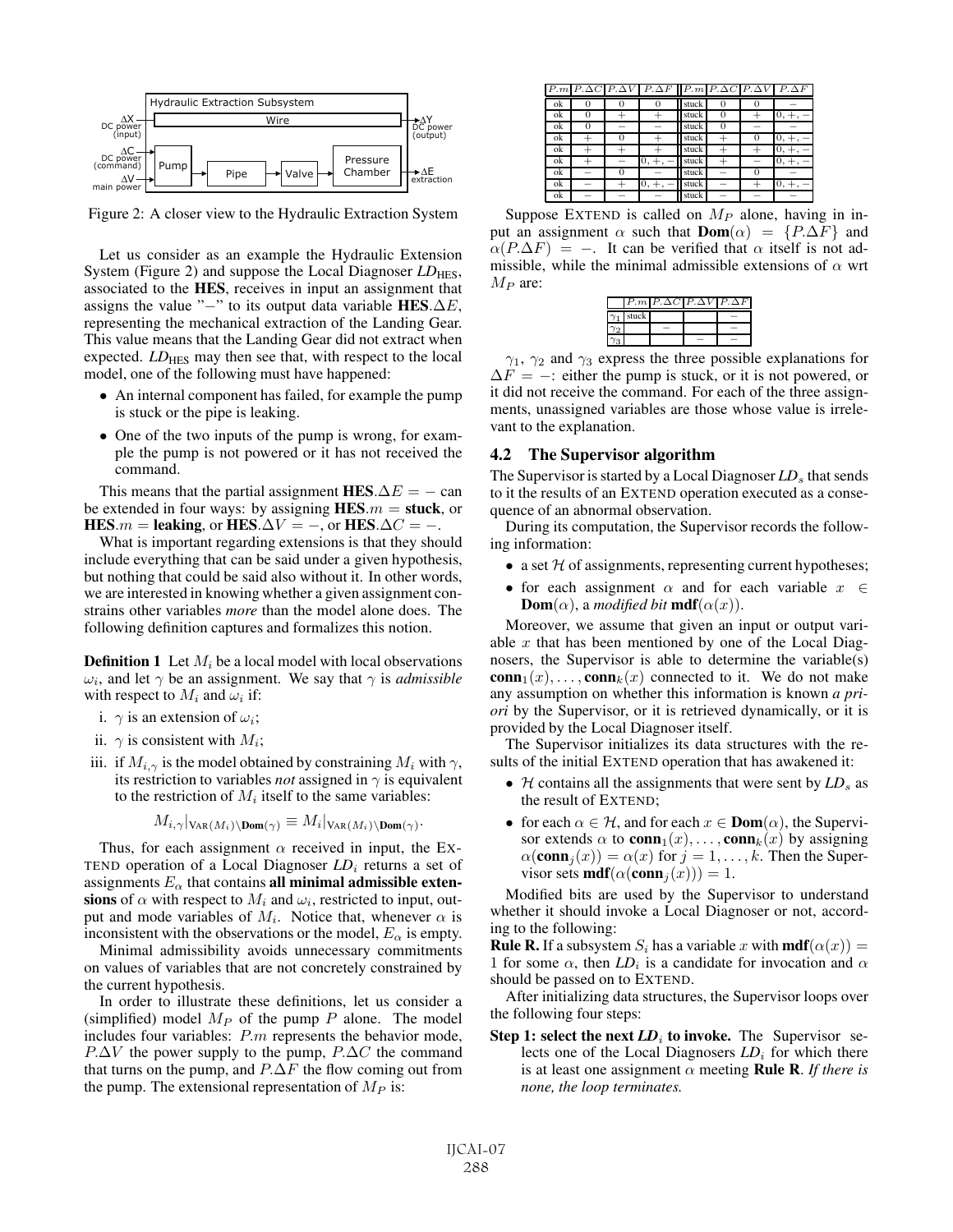- Step 2: invoke EXTEND. If  $LD_i$  has never been invoked before in this diagnostic process, then the input to EXTEND is the set of all assignments in  $H$ , restricted to variables of  $M_i$ . Otherwise the input consists only of those assignments  $\alpha$  that meet **Rule R**.
- Step 3: update  $H$ . The Supervisor receives the output of EXTEND from  $LD_i$ . For each  $\alpha$  in input, EXTEND has returned a (possibly empty) set of extensions  $E_{\alpha}$  =  $\{\gamma_1,\ldots,\gamma_k\}$ . Then  $\alpha$  is *replaced* in H by the set of assignments  $\{\beta_1, \ldots, \beta_k\}$  where  $\beta_j$  is obtained by:
	- combining  $\alpha$  with each  $\gamma_j \in E_\alpha$ ;
	- extending the result of this combination to connected variables, so that for each  $x \in \text{Dom}(\gamma)$  representing an input/output variable,  $\beta_i$  (conn $(x)$ ) =  $\beta_i(x)$ .

This implies that rejected assignments, having no extensions, are removed from  $H$ . This step and the following take place in exactly the same way if the EXTEND operation was not invoked by the Supervisor, but rather autonomously executed by a Local Diagnoser upon receiving an alarm. This is treated as an extension of the empty assignment, thus applicable to all  $\alpha$  in  $\mathcal{H}$ .

Step 4: update the mdf bits. For each assignment  $\beta_i$  added in Step 3 mdf bits are set as follows:

- (i) For each variable  $x$  *not* belonging to  $M_i$  such that  $x \in \text{Dom}(\beta_j)$  and  $x \notin \text{Dom}(\alpha)$ , mdf $(\beta_j(x))$  is set to 1.
- (ii) For each variable x belonging to  $M_i$  such that  $x \in$ **Dom** $(\beta_i)$ , **mdf** $(\beta_i(x))$  is set to 0.
- (iii) For any other variable  $x \in \text{Dom}(\beta_i)$ ,  $x \in \text{Dom}(\alpha)$ and **mdf**( $\beta_i(x)$ ) = **mdf**( $\alpha(x)$ ).

Notice that the diagnostic process terminates: new requests for EXTEND are generated only if assignments are properly extended, but assignments cannot be extended indefinitely.

We can prove the following:

**Theorem 1** Let M denote the global model, and let  $\omega$  de*note the set of observations obtained during the diagnostic process. At the end of the Supervisor loop, the set* H *of partial assignments has the following properties:*

- *i.* each partial assignment  $\alpha \in \mathcal{H}$  is admissible with re*spect to*  $M$  *and*  $\omega$ *;*
- *ii. the set of extensions is complete wrt* M *and*  $\omega$ , *that is, for each* total *assignment*  $\gamma$  *consistent with* M *and*  $\omega$ , *there exists*  $\alpha \in \mathcal{H}$  *such that*  $\gamma$  *is an extension of*  $\alpha$ *.*

The proof of this theorem relies on the following property of admissible extensions:

Proposition 2 *Let* M<sup>1</sup> *and* M<sup>2</sup> *denote two interacting models, with observables*  $\omega_1$  *and*  $\omega_2$ *, and let*  $\alpha$  *be a partial assignment over*  $M_1 \bowtie M_2$  *(where*  $\bowtie$  *denotes the composition of the two models). If*  $\alpha$  *is admissible both wrt*  $M_1, \omega_1$  *and wrt*  $M_2, \omega_2$  *then it is admissible wrt*  $M_1 \bowtie M_2, \omega_1 \bowtie \omega_2$ *.* 

We need now to establish a relation between  $H$  and consistency-based diagnoses. Let us first extract diagnostic information from assignments in  $H$ :

**Definition 2** Let  $\alpha$  be an assignment in H at the end of the diagnostic process. The *diagnostic information*  $\Delta(\alpha)$  associated with  $\alpha$  is its restriction to mode variables.

As a consequence of Theorem 1 we have:

**Proposition 3** *The set*  $\{\Delta(\alpha) | \alpha \in \mathcal{H}\}\$ *is a* complete set of partial diagnoses [de Kleer *et al.*, 1992] *wrt the model* M *and observations* ω*, meaning that every total mode assignment completing a*  $\Delta(\alpha)$  *is a consistency-based diagnosis for* M *and* ω*, and every consistency-based diagnosis is a completion of some*  $\Delta(\alpha)$ *.* 

Corollary 4 *Let* D *be the set of diagnoses obtained by completing all*  $\Delta(\alpha)$  *with ok assignments. The set of minimal diagnoses in* D *coincides with the set of minimal consistencybased diagnoses for* M *and* ω*.*

Notice that in the Supervisor algorithm the role of mode variables is rather peculiar. Since these variables are local to a given system, the Supervisor never communicates their value to a Local Diagnoser different than the one originating them. Thus, they are not needed for cross-consistency checks. There are two main reasons why we need the Supervisor to be aware of them:

- They provide the connection between two different invocations on the same Local Diagnoser; by having the Supervisor record them and send them back on subsequent calls, we allow the Local Diagnosers to be stateless.
- The Supervisor needs them to compute globally minimal diagnoses.

Notice however that, for both of these goals, the values of mode variables need not be explicit: Local Diagnosers may associate to each fault mode a coded Id and use it as a value for mode variables. In this way, information on what has happened inside a subsystem can remain private.

Let us sketch a scenario of execution of the Supervisor algorithm for the system in Figure 1. Suppose that *LD*LG notices that the landing gear did not extract and blames it on the Hydraulic Extraction System. Then the Supervisor asks *LD*<sub>HES</sub> for an explanation, and receives back four extensions. In two of them, the HES takes responsibility for the problem (either the pump is stuck or the pipe is leaking). In the other two, it blames respectively the Power Transmission (input  $\Delta V$ ) and the DC Power (input  $\Delta C$ ).

The Local Diagnoser of the Power Transmission is then asked to explain the blame; it has an observation confirming that its input  $\Delta T$  is ok, thus it can explain it only as an internal failure. Then the Local Diagnoser of the DC Power is asked to explain its blame. Also the DC Power can explain it only as an internal failure, but it also states that this type of error would produce a problem also on its other output  $\Delta X$ . At this point *LD*<sub>HES</sub> is invoked again to verify the consequences of this prediction, and it states that a problem on  $\Delta X$  would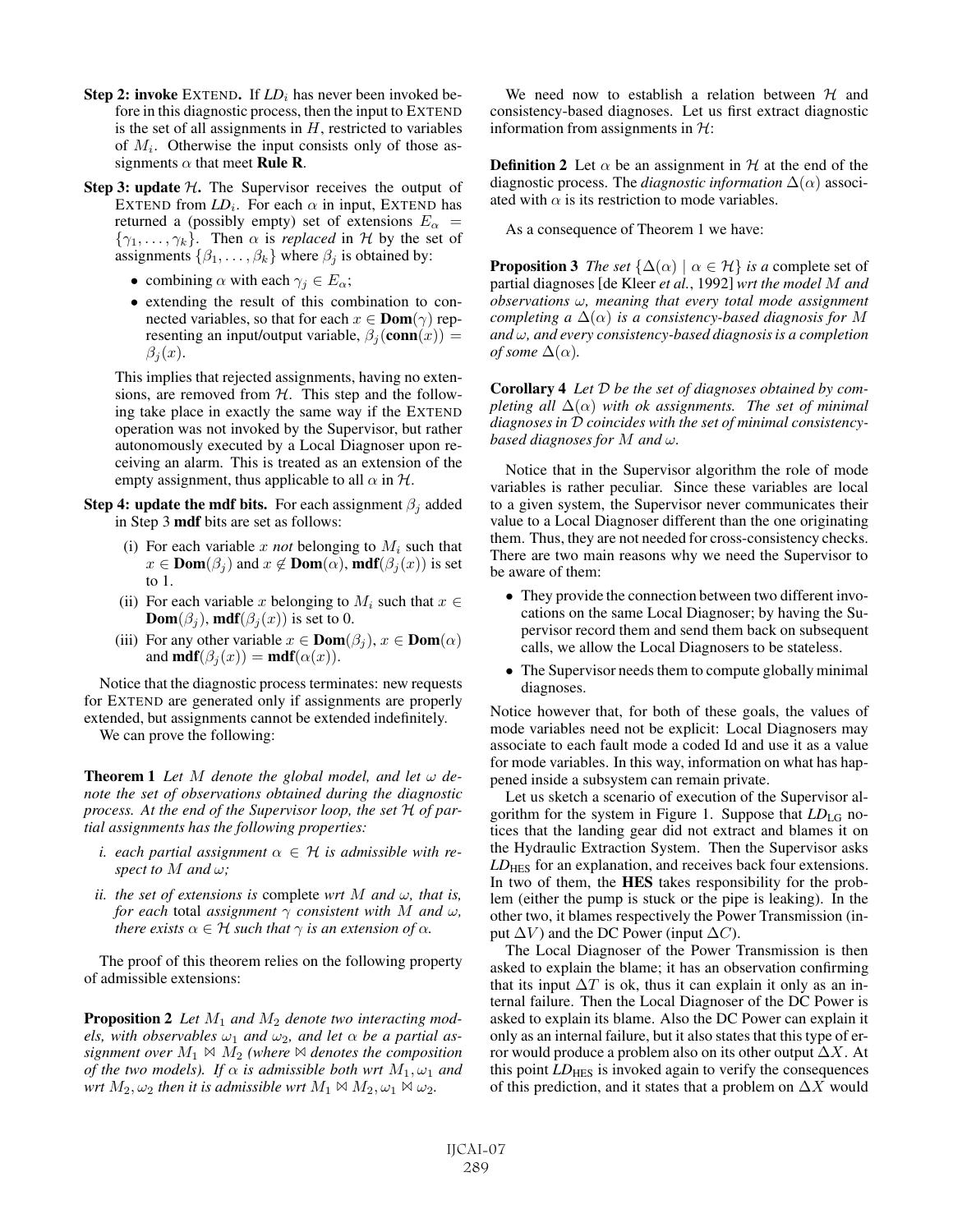produce a similar problem on  $\Delta Y$ . The Local Diagnoser of the LEDs subsystem discards this possibility thanks to its local observations; thus the causes of the failure can only be in the Hydraulic Extraction System or in the Power Transmission.

#### 4.3 Hierarchies of Supervisors

In this section we discuss the problem of having a multilayered hierarchical structure of diagnosers. As we will see in section 5, this has also a relevant impact on complexity issues.

Let us consider a Supervisor  $S'$  at an intermediate level of the hierarchy, in charge of a portion  $M'$  of the global model M, with observations  $\omega'$ . When S' is invoked from a higherlevel Supervisor S, its loop starts with data structures initialized as follows:

- $H$  contains all the assignments that S asked to extend;
- for each  $\alpha \in \mathcal{H}$ , and for each  $x \in \text{Dom}(\alpha)$ , S' sets  $\textbf{mdf}(\alpha(x)) = 1.$

In general, at the end of its loop,  $S'$  does not compute all minimal admissible extensions of the initial assignments in H wrt  $M'$  and  $\omega'$ . In fact, Theorem 1 guarantees that all the returned extensions are admissible, and that for each input assignment a complete set of extensions is returned, but not that such extensions are also *minimal*.

It is however possible to give a sufficient condition which guarantees minimality. Moreover, this provides a way to estimate the distance that returned extensions have from minimality. Intuitively, minimality cannot be guaranteed when the context where a subsystem is operating (i.e., the other subsystems it is connected to) limits its possible behaviors wrt those described in its model.

More formally, let us consider a Supervisor  $S$  with  $n$  Local Diagnosers: the model M is thus partitioned in  $M_1, \ldots, M_n$ each owned by a different  $LD_i$ . Let  $M|_{\text{VAR}(M_i)}$  denote the projection of M over variables in  $M_i$ . If, for every  $i =$  $1, \ldots, n, M_i \equiv M|_{\text{VAR}(M_i)}$ , then the Supervisor actually computes minimal admissible extensions. The more  $M_i$  is larger than  $M|_{\text{VAR}(M_i)}$ , the farther the returned extensions may be from minimality.

The operation computed by a Supervisor  $S$  with model M and observations  $\omega$  is then, in the general case, a RE-LAXEDEXTEND that, for each input assignment  $\alpha$ , returns a *complete set* of admissible extensions of  $\alpha$  wrt M and  $\omega$ .

Replacing EXTEND with RELAXEDEXTEND has no effect on the correctness of the algorithm, since Theorem 1 does not exploit the assumption that the extensions returned by Local Diagnosers are minimal:

Proposition 5 *If all Local Diagnosers involved in a diagnostic process implement the* RELAXEDEXTEND *operation, then the Supervisor coordinating them implements* RELAXEDEX-TEND *as well.*

Thus, a multi-layered hierarchy of Supervisors is possible, although choosing to treat a subsystem with multiple Local Diagnosers, rather than as a whole, can result in non-minimal admissible extensions.

Not having minimal extensions has impact on at least three aspects of the diagnostic process. First, the contents of the exchanged messages and of the hypotheses set  $H$  may be larger. Second, some local diagnoser could be invoked even if the information it can provide is irrelevant to the diagnostic process. Third, as we will see in the next section, RELAXEDEX-TEND has a lower complexity than EXTEND. This trade-off must be taken into account when selecting a diagnostic architecture.

## 5 Complexity

In this section we discuss the complexity of the proposed algorithm. Diagnosis is NP-complete, therefore we cannot expect anything better.

In our approach, the core of the diagnostic process is the Supervisor loop. This task can is composed by two activities: invocations of Local Diagnosers and merging of the results. The latter depends on the size of the results themselves; we need however to recall that the Supervisor builds a set of partial assignments, which in the worst case is exponential in the number of variables  $k$ . Thus the merging activity is in the worst case exponential in  $k$ . As to Local Diagnoser invocations, each of them is invoked at most once for each interface variable in its model. If we denote by  $k_i$  the number of variables in model  $M_i$ , and by  $\tilde{k}_i \leq k_i$  the number of interface variables in  $M_i$ , then we can express the complexity of the Supervisor as:

$$
O(e^k) + O(\tilde{k}_i C_{LD}(k_i))
$$

where  $\mathcal{C}_{LD}(k_i)$  denotes the complexity of a Local Diagnoser invocation over a model with  $k_i$  variables.

Let us now consider the EXTEND operation performed by Local Diagnosers. Given a model  $M$ , and an input assignment  $\alpha$ , the task of finding an admissible extension for  $\alpha$  in  $M$  is essentially a satisfiability problem: it suffices to find a *total* assignment satisfying  $M_{\alpha}$ . Thus, this task is exponential in the number of involved variables.

Unfortunately, finding minimal admissible extensions is harder: it is NP-hard, and belongs to  $NP<sup>NP</sup>$  (although it does not appear to be complete for this class).

However, analyzing the complexity expression above, we see that, if the model can be split in subsystems with an upper bound on the number of variables in each of them, then  $k_i$ can be treated as a constant, and the complexity of the overall algorithm goes back to  $O(e^k)$ .

In component-oriented systems and models this decomposition is straightforward: components are usually reasonably sized, and the complexity of systems depends on the number of components rather than on the complexity of individual components. This suggests that the best way to tackle the complexity of EXTEND is to increase the number of local diagnosers and decrease the size of models in their care. In this case, the multi-layered architecture in section 4.3 can be profitable. In particular, if the split models can be obtained by projecting the global model (as it is the case when the split is due to efficiency reasons and not to subsystem privacy), there is no loss in the quality of the results, while the complexity of the algorithm is lower.